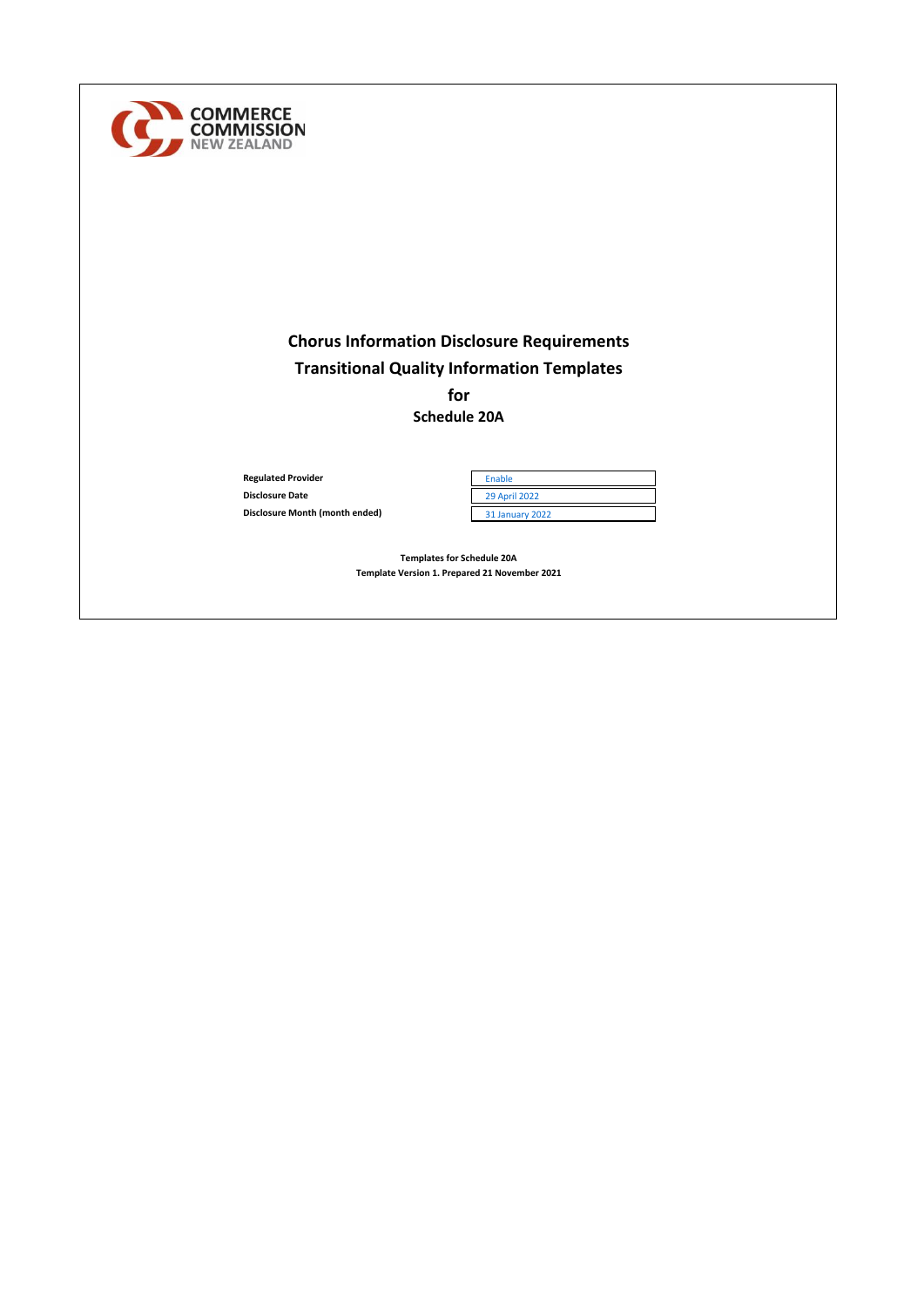# Disclosure Template Instructions

These templates have been prepared for use by regulated providers when making disclosures under clause 2.4.4 of the main body of the determination. These templates should be recorded monthly and disclosed quarterly. In other words, these templates should be filled in for each month of the quarter, and disclosed quarterly. This means that each quarter three of these templates will need to be disclosed.

#### *Company Name and Dates*

To prepare the templates for disclosure, the date of the last day of the current (disclosure) year should be entered in cell C13, and the date on which the information is disclosed should be entered in cell C11 of the CoverSheet worksheet.

The Cover Sheet cell entries are used in the template title blocks. Dates should be entered in day/month/year order (Example -"31 December 2021").

#### *Data Entry Cells and Calculated Cells*

Data entered into this workbook may be entered only into the data entry cells. Data entry cells are the bordered, unshaded areas (white cells) in each template. Under no circumstances should data be entered into the workbook outside a data entry cell.

In some cases, where the information for disclosure is able to be ascertained from disclosures elsewhere in the workbook, such information is disclosed in a calculated cell. Calculated cells and pre-defined cells are shaded.

#### *Schedule References*

The references labelled 'ref' in the leftmost column of each template can be used to reference individual rows of the template. It may be useful to refer to a row when writing explanatory notes about a specific data point.

### *Worksheet Completion Sequence*

Calculation cells may show an incorrect value until precedent cell entries have been completed. Data entry may be assisted by completing the schedules in the following order:

1. Cover Sheet

2. Schedule 20A(i)

3. Schedule 20A(ii)

4. Schedule 20A(iii)

5. Schedule 20A(iv)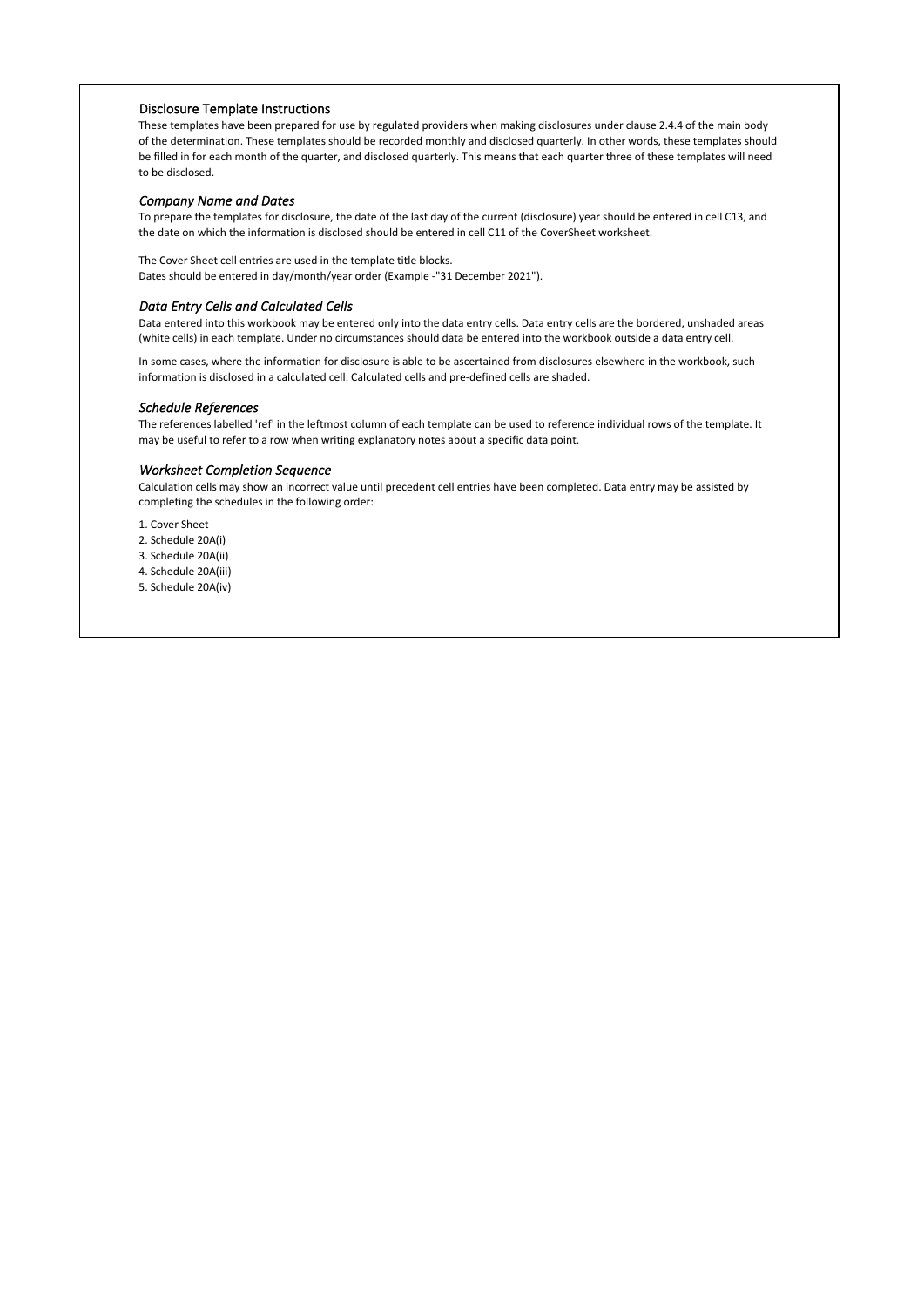|     |                                                            |                                 | <b>Enable</b>                      |
|-----|------------------------------------------------------------|---------------------------------|------------------------------------|
|     |                                                            | <b>For Month Ended</b>          | <b>31 January 2022</b>             |
|     |                                                            |                                 | <b>Reporting Level: ID FFLAS</b>   |
|     | <b>SCHEDULE 20A: TRANSITIONAL REPORT ON QUALITY FOR ID</b> |                                 | <b>Report Frequency: Quarterly</b> |
|     | <b>Schedule 20A(i): Provisioning</b>                       |                                 |                                    |
| ref |                                                            |                                 |                                    |
| q   |                                                            |                                 |                                    |
| 10  |                                                            | Percentage met agreed           |                                    |
| 11  |                                                            | date                            |                                    |
| 12  | <b>Service layer</b>                                       |                                 |                                    |
| 13  | Layer 1 service                                            |                                 |                                    |
| 14  |                                                            |                                 |                                    |
| 15  | Layer 2 Service                                            |                                 |                                    |
| 16  |                                                            |                                 |                                    |
| 17  |                                                            |                                 |                                    |
|     |                                                            | <b>Median time to provision</b> | Median time to provision           |
| 18  |                                                            | simple FFLAS                    | complex FFLAS                      |
| 19  | <b>POI Area</b>                                            |                                 |                                    |
| 20  | Area                                                       | 6                               |                                    |
| 21  |                                                            |                                 |                                    |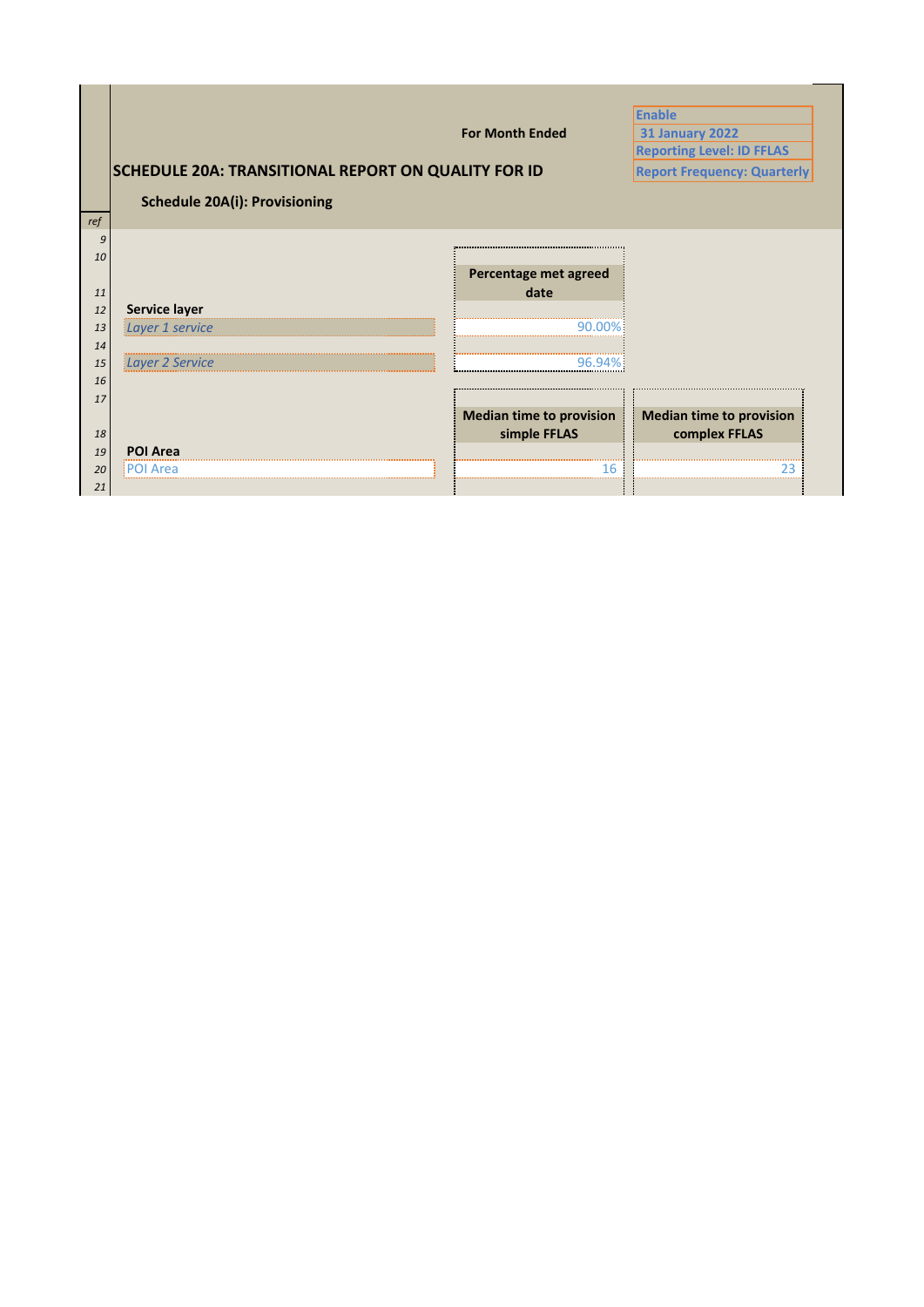|     |                                                            |                        | <b>Enable</b>                      |
|-----|------------------------------------------------------------|------------------------|------------------------------------|
|     |                                                            | <b>For Month Ended</b> | <b>31 January 2022</b>             |
|     |                                                            |                        | <b>Reporting Level: ID FFLAS</b>   |
|     | <b>SCHEDULE 20A: TRANSITIONAL REPORT ON QUALITY FOR ID</b> |                        | <b>Report Frequency: Quarterly</b> |
|     | <b>Schedule 20A(ii): Availability</b>                      |                        |                                    |
| ref |                                                            |                        |                                    |
|     |                                                            |                        |                                    |
|     |                                                            |                        |                                    |
| 11  |                                                            |                        |                                    |
| 12  |                                                            |                        | <b>Transitional average</b>        |
|     |                                                            |                        | unplanned downtime                 |
|     |                                                            |                        |                                    |
| 13  | POI Area                                                   | Category               |                                    |
| 14  | POI Area                                                   | Layer 1                |                                    |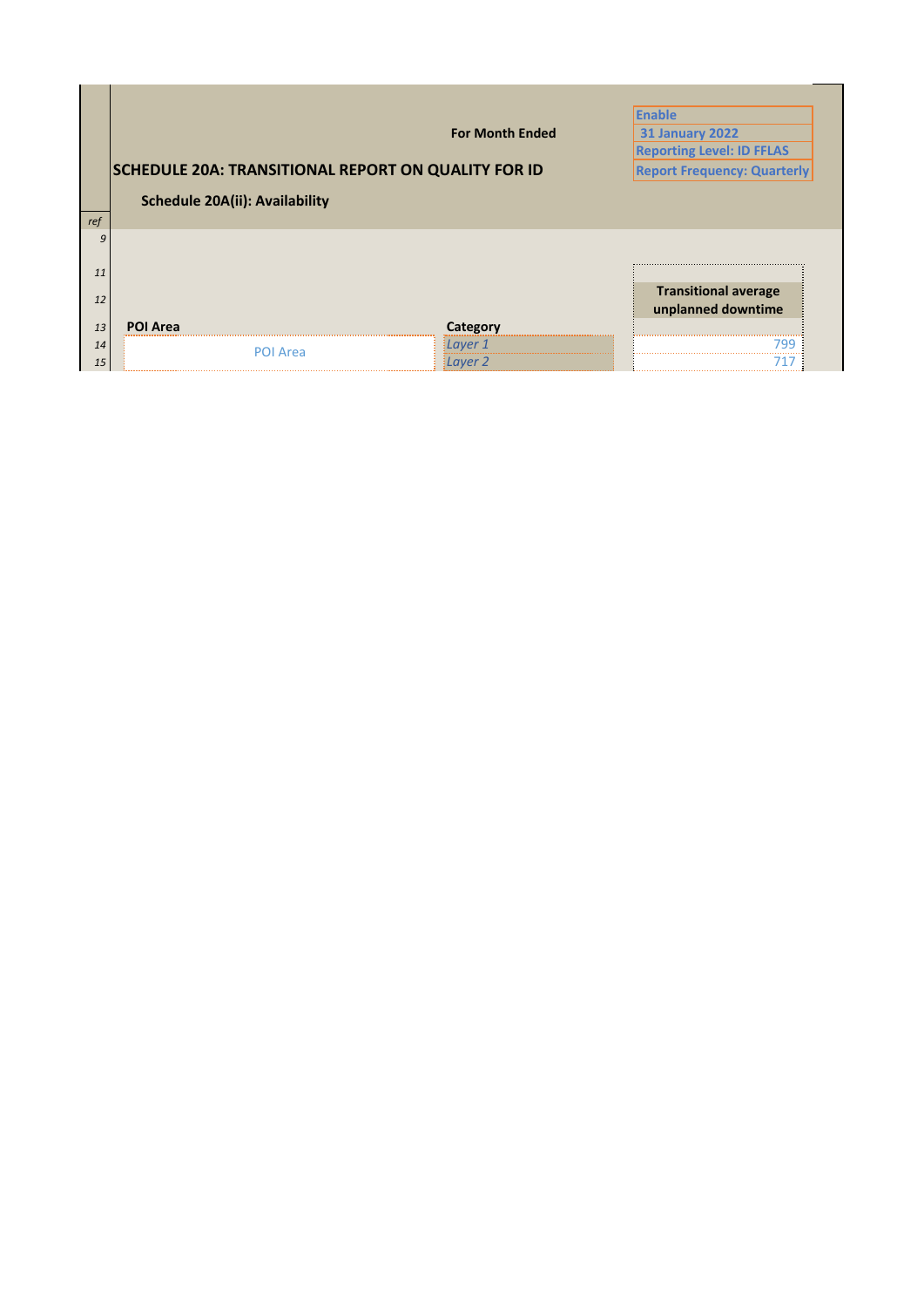|                  |                                                                  |                  |                            | <b>Enable</b>                      |
|------------------|------------------------------------------------------------------|------------------|----------------------------|------------------------------------|
|                  |                                                                  |                  | <b>For Month Ended</b>     | <b>31 January 2022</b>             |
|                  |                                                                  |                  |                            | <b>Reporting Level: ID FFLAS</b>   |
|                  | <b>SCHEDULE 20A: TRANSITIONAL REPORT ON QUALITY FOR ID</b>       |                  |                            | <b>Report Frequency: Quarterly</b> |
|                  | Schedule 20A(iii): Faults & Performance                          |                  |                            |                                    |
| ref              |                                                                  |                  |                            |                                    |
| $\boldsymbol{g}$ |                                                                  |                  |                            |                                    |
| 10               |                                                                  |                  | <b>Faults</b>              |                                    |
| 11               |                                                                  |                  |                            |                                    |
| 12               |                                                                  | Faults per 100   |                            |                                    |
| 13               |                                                                  | connections      |                            |                                    |
| 14               |                                                                  |                  |                            |                                    |
| 15               | Number of faults                                                 | 0.25             |                            |                                    |
| 16               |                                                                  |                  |                            |                                    |
| 17               |                                                                  |                  |                            |                                    |
| 18               |                                                                  |                  | <b>Traffic Performance</b> |                                    |
| 19               |                                                                  |                  |                            |                                    |
|                  |                                                                  |                  |                            |                                    |
| 20               |                                                                  |                  |                            |                                    |
|                  |                                                                  |                  | <b>Number of traffic</b>   |                                    |
|                  |                                                                  | <b>Target</b>    |                            | <b>Number of active probes</b>     |
| 21               |                                                                  |                  | performance exceedances    |                                    |
| 22               |                                                                  |                  |                            |                                    |
| 23               | High priority traffic frame delay                                | <5 <sub>m</sub>  | Ω                          |                                    |
|                  | High priority traffic frame delay variation                      | <3mS             | O:<br>01                   |                                    |
|                  | High priority traffic frame loss ratio                           | < 0.01%          | N/A                        |                                    |
| 27               | Low priority traffic frame loss ratio<br>Number of active probes | 2%               |                            | 12:                                |
| 28               |                                                                  |                  |                            |                                    |
| 29               |                                                                  |                  |                            |                                    |
| 30               |                                                                  |                  | <b>Port Performance</b>    |                                    |
| 31               |                                                                  |                  |                            |                                    |
| 32               |                                                                  |                  |                            |                                    |
| 33               |                                                                  | <b>Threshold</b> | Percentage of ports        |                                    |
| 34               |                                                                  |                  |                            |                                    |
| 35               | <b>Port utilisation</b>                                          | ≥90% threshold   | 0%                         |                                    |
|                  |                                                                  | ≥95% threshold   | $0\%$                      |                                    |
| 37<br>38         |                                                                  |                  |                            |                                    |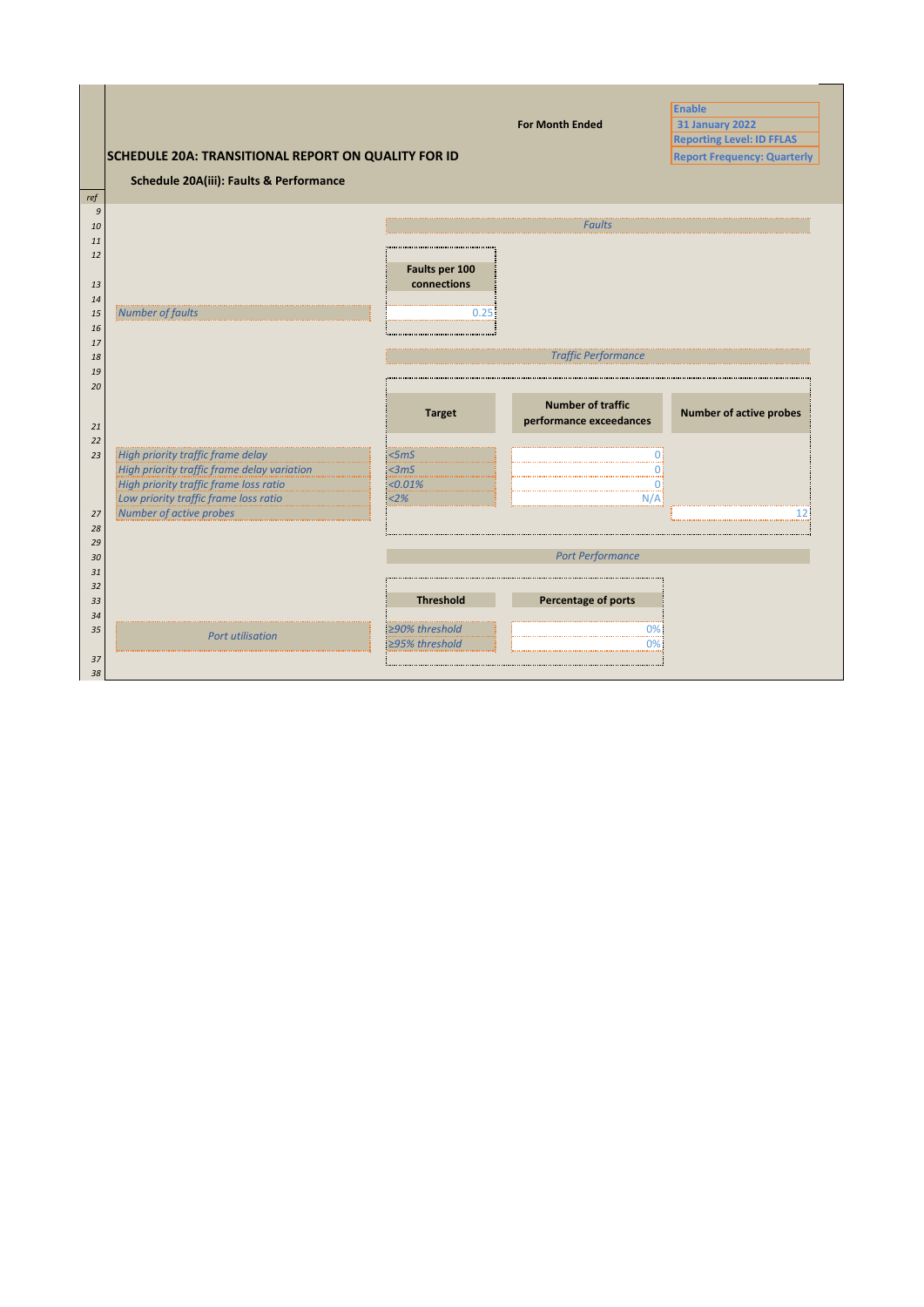|          |                                                                               |                         | <b>Enable</b>                    |
|----------|-------------------------------------------------------------------------------|-------------------------|----------------------------------|
|          |                                                                               | <b>For Month Ended</b>  | <b>31 January 2022</b>           |
|          |                                                                               |                         | <b>Reporting Level: ID FFLAS</b> |
|          | <b>SCHEDULE 20A: TRANSITIONAL REPORT ON QUALITY FOR ID</b>                    |                         | <b>Report Frequency: Annual</b>  |
|          | <b>Schedule 20A(iv): Customer Service</b>                                     |                         |                                  |
| ref      |                                                                               |                         |                                  |
| 9        |                                                                               |                         |                                  |
| 10       |                                                                               | End-user survey results |                                  |
| 11       |                                                                               |                         |                                  |
| 12       |                                                                               |                         |                                  |
| 13       |                                                                               | <b>Number surveyed</b>  | Average score                    |
|          | Installation quality = How would you rate Enable on how well the installation |                         |                                  |
|          | looks tidy and to a high-standard of workmanship? Use the same scale from -   |                         |                                  |
| 15       | Worst possible performance                                                    | 162                     |                                  |
|          | Installation process = When you think about your connection experience, how   |                         |                                  |
|          | well did Enable do on making it easy to arrange for fibre broadband to be c - |                         |                                  |
| 16       | Worst possible performance                                                    | 165                     |                                  |
|          |                                                                               |                         |                                  |
|          | Fibre BB performance satisfaction = How happy are you with the overall        |                         |                                  |
|          | performance of your fibre broadband connection? Use the same scale from 0     |                         |                                  |
| 17       | to 10, where: - Worst possible performance                                    |                         |                                  |
| 18       |                                                                               |                         |                                  |
| 19       |                                                                               |                         |                                  |
| 20<br>21 |                                                                               |                         |                                  |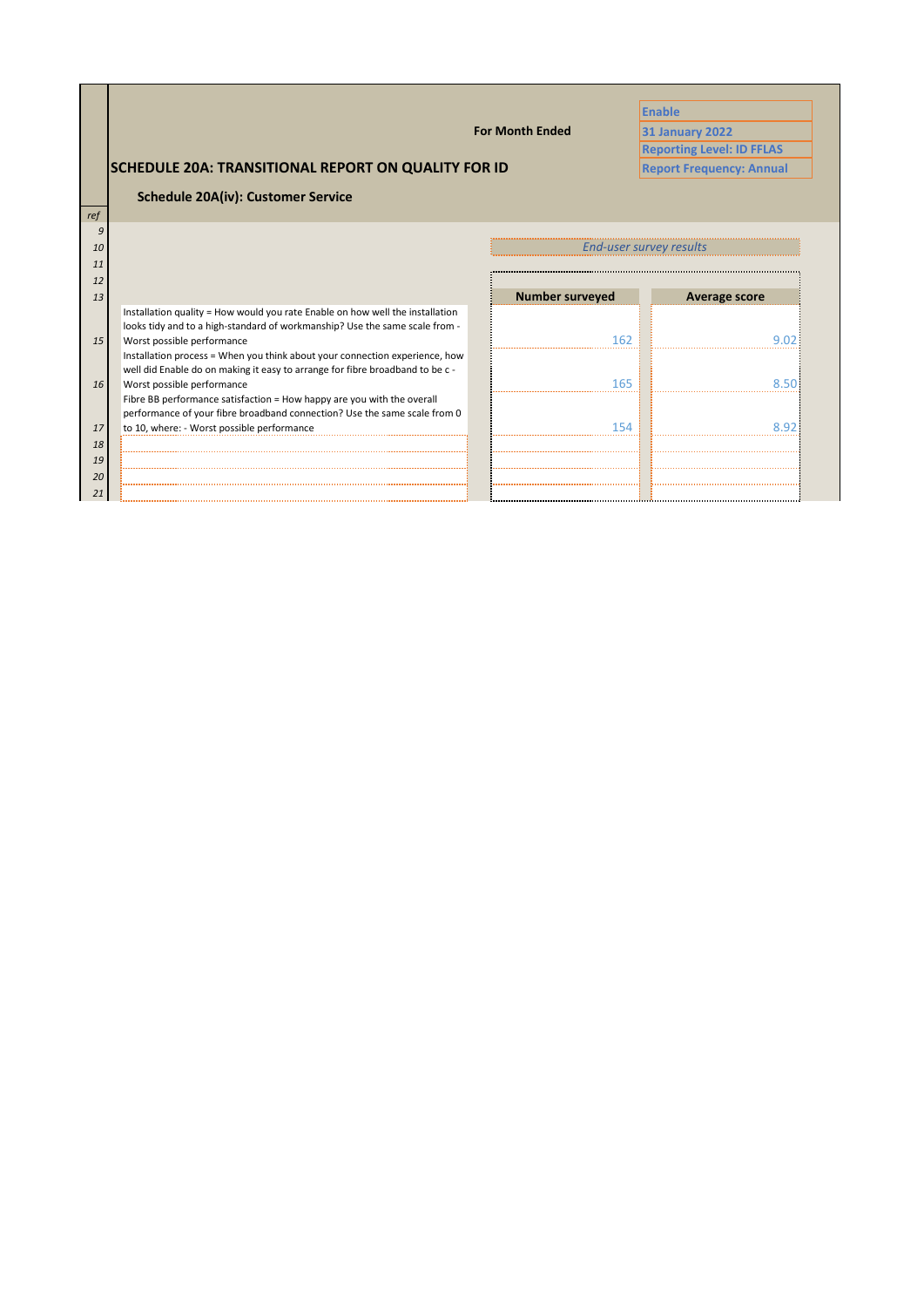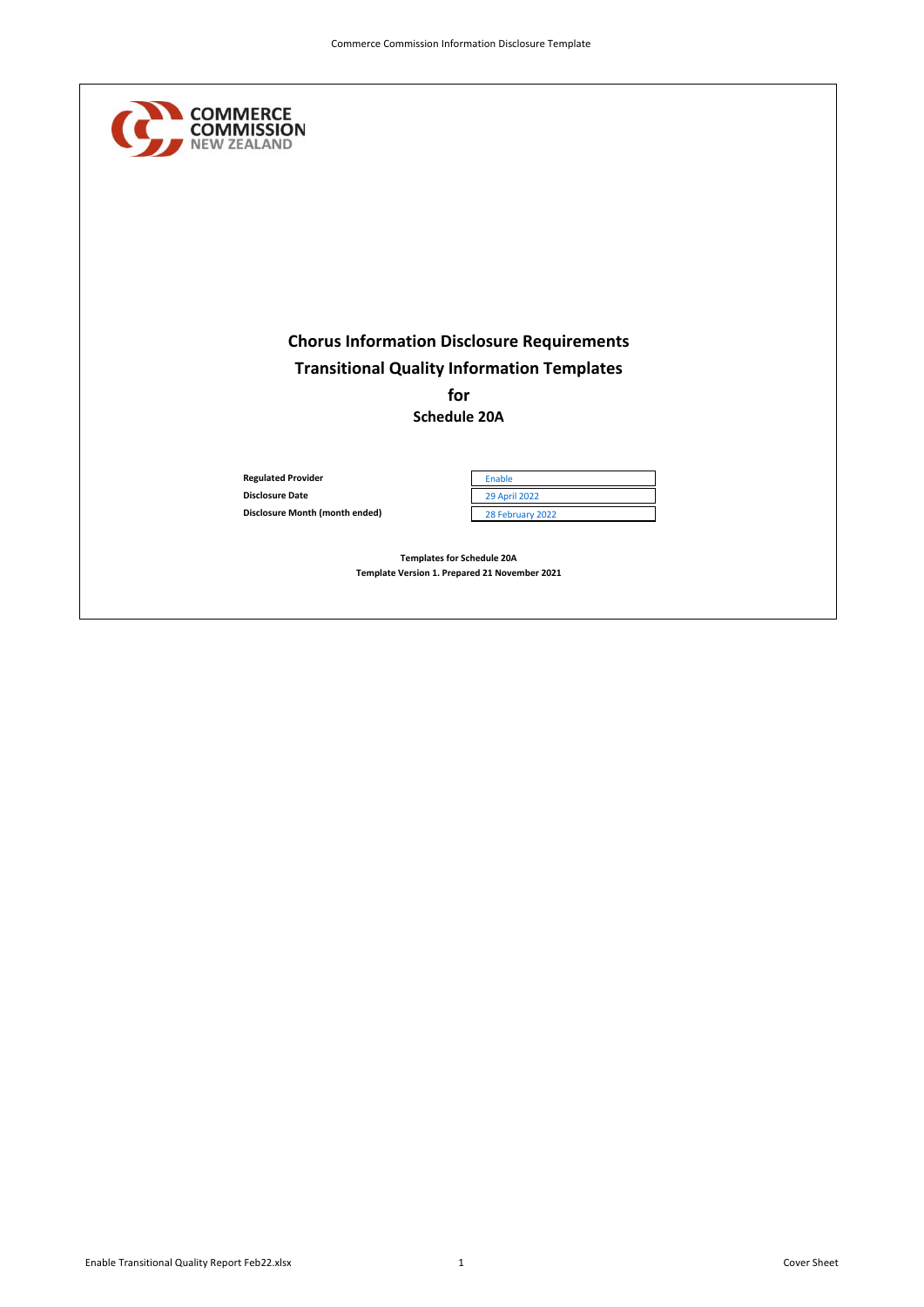# Disclosure Template Instructions

These templates have been prepared for use by regulated providers when making disclosures under clause 2.4.4 of the main body of the determination. These templates should be recorded monthly and disclosed quarterly. In other words, these templates should be filled in for each month of the quarter, and disclosed quarterly. This means that each quarter three of these templates will need to be disclosed.

#### *Company Name and Dates*

To prepare the templates for disclosure, the date of the last day of the current (disclosure) year should be entered in cell C13, and the date on which the information is disclosed should be entered in cell C11 of the CoverSheet worksheet.

The Cover Sheet cell entries are used in the template title blocks. Dates should be entered in day/month/year order (Example -"31 December 2021").

# *Data Entry Cells and Calculated Cells*

Data entered into this workbook may be entered only into the data entry cells. Data entry cells are the bordered, unshaded areas (white cells) in each template. Under no circumstances should data be entered into the workbook outside a data entry cell.

In some cases, where the information for disclosure is able to be ascertained from disclosures elsewhere in the workbook, such information is disclosed in a calculated cell. Calculated cells and pre-defined cells are shaded.

#### *Schedule References*

The references labelled 'ref' in the leftmost column of each template can be used to reference individual rows of the template. It may be useful to refer to a row when writing explanatory notes about a specific data point.

# *Worksheet Completion Sequence*

Calculation cells may show an incorrect value until precedent cell entries have been completed. Data entry may be assisted by completing the schedules in the following order:

1. Cover Sheet

2. Schedule 20A(i)

3. Schedule 20A(ii)

4. Schedule 20A(iii)

5. Schedule 20A(iv)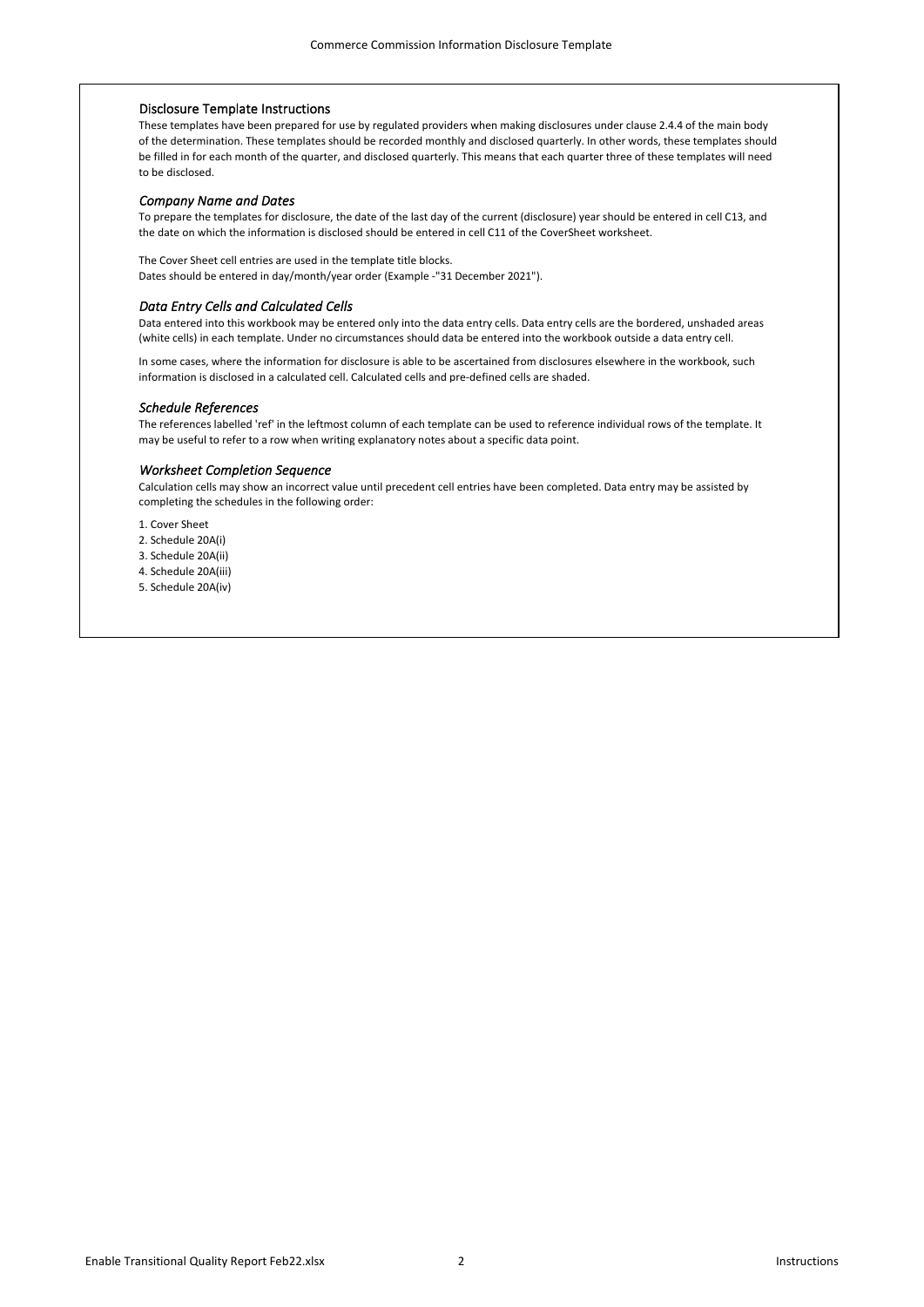|     |                                                            |                                 | <b>Enable</b>                      |
|-----|------------------------------------------------------------|---------------------------------|------------------------------------|
|     |                                                            | <b>For Month Ended</b>          | 28 February 2022                   |
|     |                                                            |                                 | <b>Reporting Level: ID FFLAS</b>   |
|     | <b>SCHEDULE 20A: TRANSITIONAL REPORT ON QUALITY FOR ID</b> |                                 | <b>Report Frequency: Quarterly</b> |
|     | <b>Schedule 20A(i): Provisioning</b>                       |                                 |                                    |
| ref |                                                            |                                 |                                    |
| 9   |                                                            |                                 |                                    |
| 10  |                                                            |                                 |                                    |
|     |                                                            | Percentage met agreed           |                                    |
| 11  |                                                            | date                            |                                    |
| 12  | Service layer                                              |                                 |                                    |
| 13  | Layer 1 service                                            |                                 |                                    |
| 14  |                                                            |                                 |                                    |
| 15  | Layer 2 Service                                            |                                 |                                    |
| 16  |                                                            |                                 |                                    |
| 17  |                                                            |                                 |                                    |
|     |                                                            | <b>Median time to provision</b> | <b>Median time to provision</b>    |
| 18  |                                                            | simple FFLAS                    | complex FFLAS                      |
| 19  | <b>POI Area</b>                                            |                                 |                                    |
| 20  | Area                                                       |                                 |                                    |
| 21  |                                                            |                                 |                                    |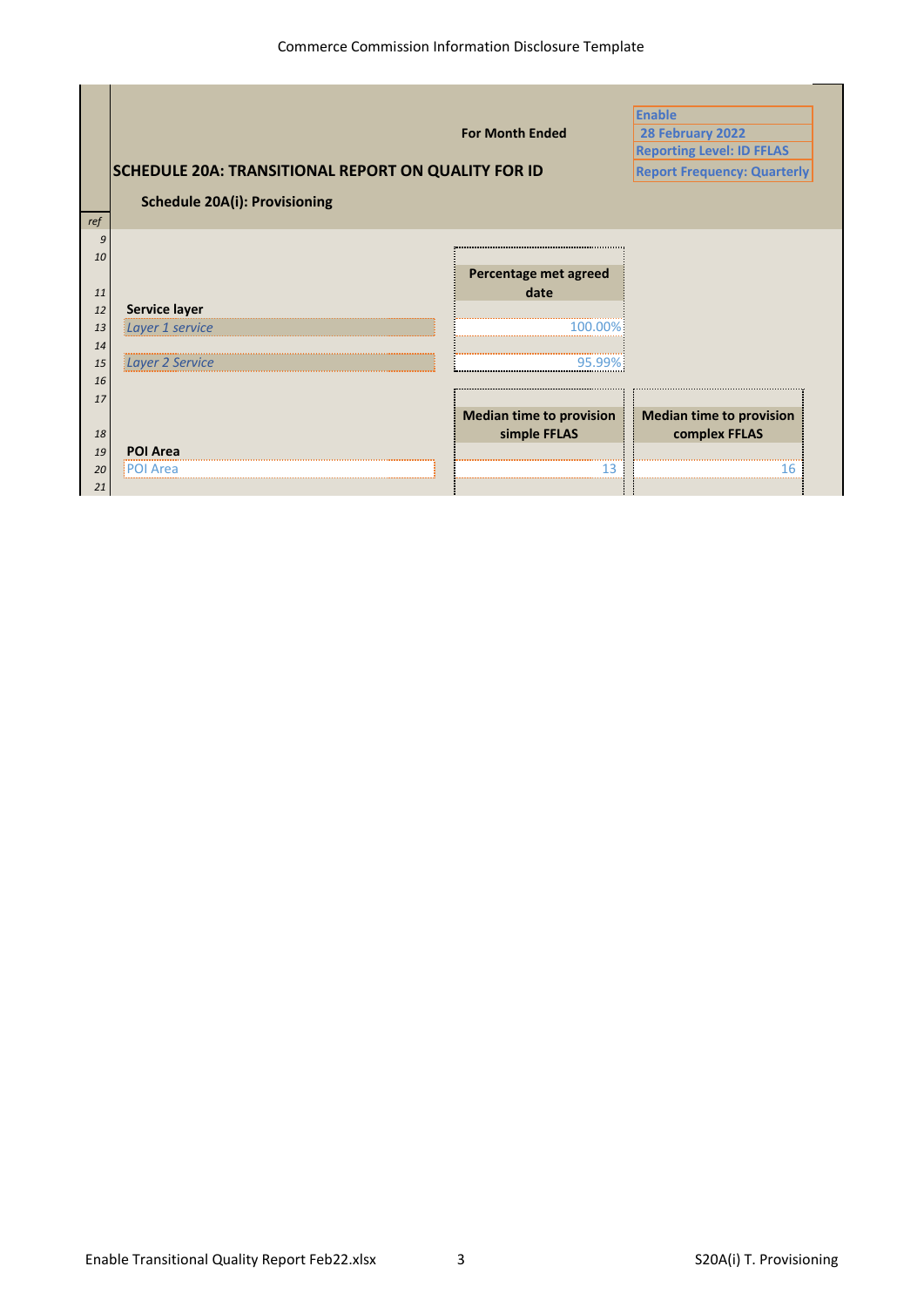|           |                                                            |                        | <b>Enable</b>                      |
|-----------|------------------------------------------------------------|------------------------|------------------------------------|
|           |                                                            | <b>For Month Ended</b> | 28 February 2022                   |
|           |                                                            |                        | <b>Reporting Level: ID FFLAS</b>   |
|           | <b>SCHEDULE 20A: TRANSITIONAL REPORT ON QUALITY FOR ID</b> |                        | <b>Report Frequency: Quarterly</b> |
|           | <b>Schedule 20A(ii): Availability</b>                      |                        |                                    |
|           |                                                            |                        |                                    |
| 9         |                                                            |                        |                                    |
| 11        |                                                            |                        |                                    |
|           |                                                            |                        | <b>Transitional average</b>        |
| 12        |                                                            |                        | unplanned downtime                 |
| 13        | <b>POI Area</b>                                            | Category               |                                    |
| ref<br>14 | POI Area                                                   | <u> Layer 1</u>        |                                    |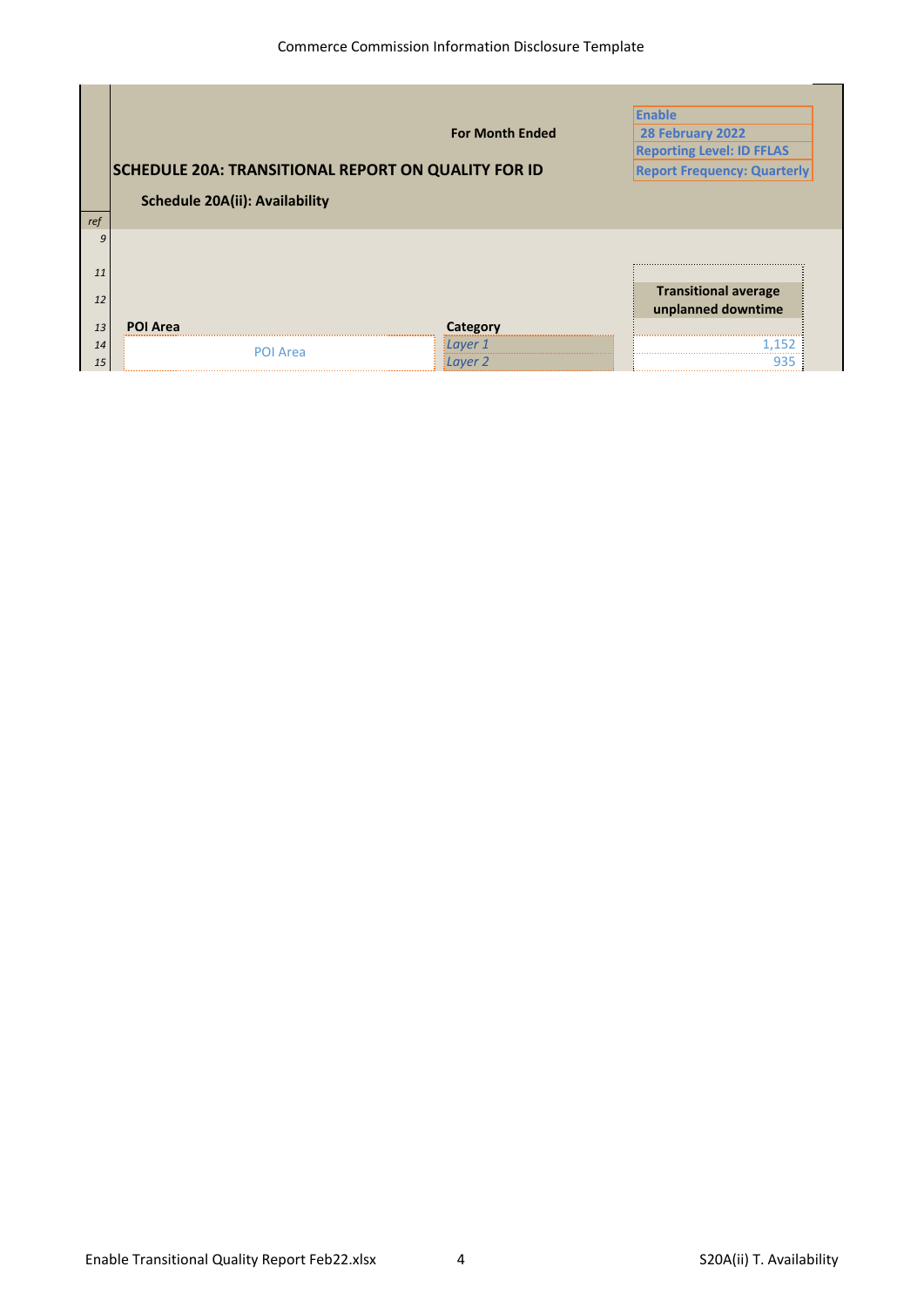|          |                                                     |                  |                                                     | <b>Enable</b>                      |
|----------|-----------------------------------------------------|------------------|-----------------------------------------------------|------------------------------------|
|          |                                                     |                  | <b>For Month Ended</b>                              | 28 February 2022                   |
|          |                                                     |                  |                                                     | <b>Reporting Level: ID FFLAS</b>   |
|          | SCHEDULE 20A: TRANSITIONAL REPORT ON QUALITY FOR ID |                  |                                                     | <b>Report Frequency: Quarterly</b> |
|          | Schedule 20A(iii): Faults & Performance             |                  |                                                     |                                    |
| ref      |                                                     |                  |                                                     |                                    |
| 9        |                                                     |                  |                                                     |                                    |
| 10       |                                                     |                  | <b>Faults</b>                                       |                                    |
| 11       |                                                     |                  |                                                     |                                    |
| 12       |                                                     | Faults per 100   |                                                     |                                    |
| 13       |                                                     | connections      |                                                     |                                    |
| 14       |                                                     |                  |                                                     |                                    |
| 15       | Number of faults                                    | 0.24             |                                                     |                                    |
| 16       |                                                     |                  |                                                     |                                    |
| 17       |                                                     |                  |                                                     |                                    |
| 18       |                                                     |                  | <b>Traffic Performance</b>                          |                                    |
| 19       |                                                     |                  |                                                     |                                    |
| 20       |                                                     | <b>Target</b>    | <b>Number of traffic</b><br>performance exceedances | <b>Number of active probes</b>     |
| 21<br>22 |                                                     |                  |                                                     |                                    |
| 23       | High priority traffic frame delay                   | <5 <sub>m</sub>  |                                                     |                                    |
|          | High priority traffic frame delay variation         | <3mS             |                                                     |                                    |
|          | High priority traffic frame loss ratio              | < 0.01%          | 01                                                  |                                    |
|          | Low priority traffic frame loss ratio               | 2%               | N/A                                                 |                                    |
| 27       | Number of active probes                             |                  |                                                     | 12.                                |
| 28       |                                                     |                  |                                                     |                                    |
| 29<br>30 |                                                     |                  | <b>Port Performance</b>                             |                                    |
| 31       |                                                     |                  |                                                     |                                    |
| 32       |                                                     |                  |                                                     |                                    |
| 33       |                                                     | <b>Threshold</b> | Percentage of ports                                 |                                    |
| 34       |                                                     |                  |                                                     |                                    |
| 35       | <b>Port utilisation</b>                             | ≥90% threshold   | 0%                                                  |                                    |
|          |                                                     | ≥95% threshold   | 0%                                                  |                                    |
| 37       |                                                     |                  |                                                     |                                    |
| 38       |                                                     |                  |                                                     |                                    |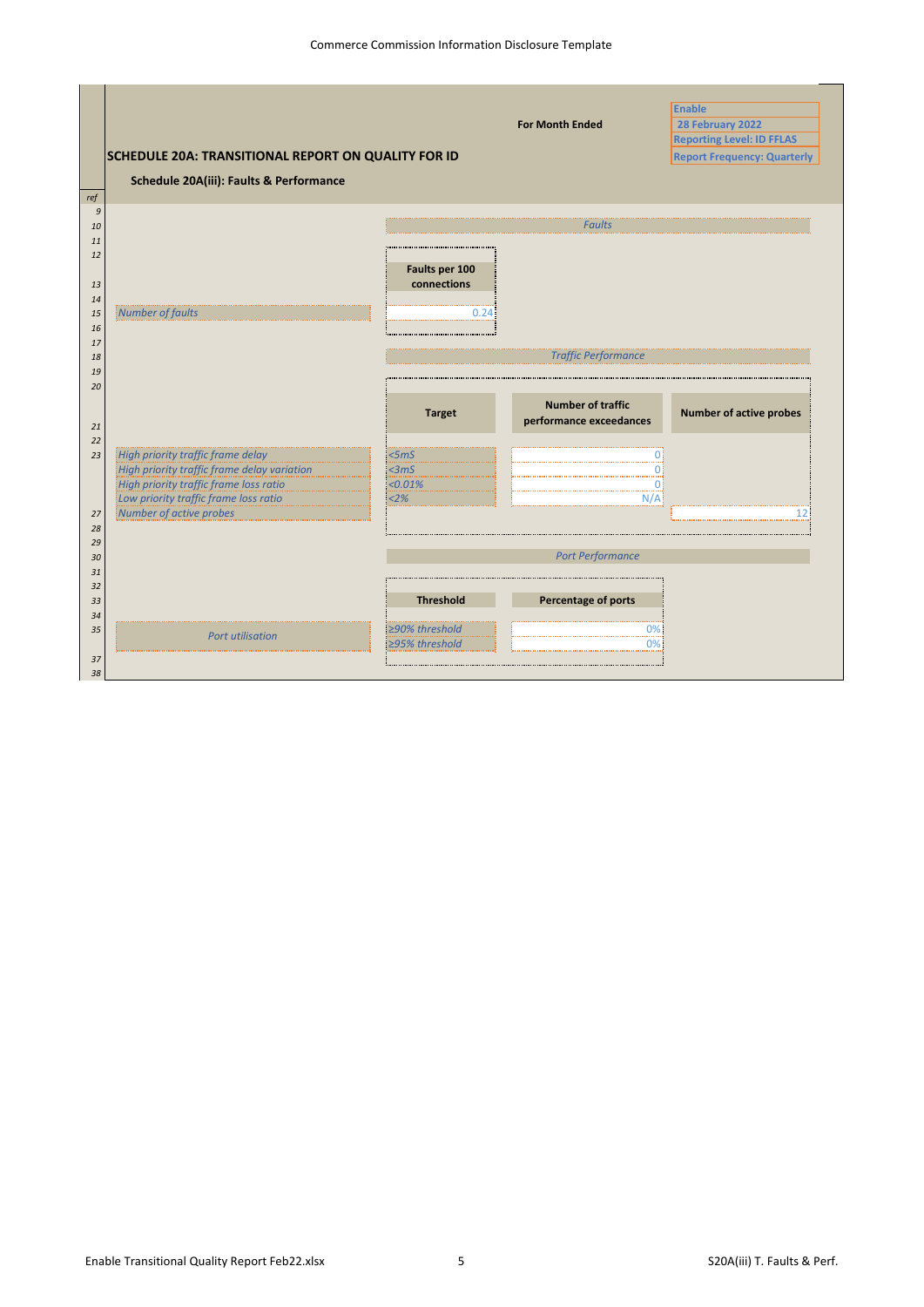|     |                                                                                                                                                              |                        | <b>Enable</b>                    |
|-----|--------------------------------------------------------------------------------------------------------------------------------------------------------------|------------------------|----------------------------------|
|     |                                                                                                                                                              | <b>For Month Ended</b> | 28 February 2022                 |
|     |                                                                                                                                                              |                        | <b>Reporting Level: ID FFLAS</b> |
|     | <b>SCHEDULE 20A: TRANSITIONAL REPORT ON QUALITY FOR ID</b>                                                                                                   |                        | <b>Report Frequency: Annual</b>  |
|     |                                                                                                                                                              |                        |                                  |
|     | <b>Schedule 20A(iv): Customer Service</b>                                                                                                                    |                        |                                  |
| ref |                                                                                                                                                              |                        |                                  |
|     |                                                                                                                                                              |                        |                                  |
| 10  |                                                                                                                                                              |                        | <b>End-user survey results</b>   |
| 11  |                                                                                                                                                              |                        |                                  |
| 12  |                                                                                                                                                              |                        |                                  |
| 13  |                                                                                                                                                              | <b>Number surveyed</b> | Average score                    |
|     | Installation quality = How would you rate Enable on how well the installation<br>looks tidy and to a high-standard of workmanship? Use the same scale from - |                        |                                  |
| 15  | Worst possible performance                                                                                                                                   | 161                    |                                  |
|     | Installation process = When you think about your connection experience, how                                                                                  |                        |                                  |
|     | well did Enable do on making it easy to arrange for fibre broadband to be c -                                                                                |                        |                                  |
| 16  | Worst possible performance                                                                                                                                   | 161                    |                                  |
|     | Fibre BB performance satisfaction = How happy are you with the overall                                                                                       |                        |                                  |
|     | performance of your fibre broadband connection? Use the same scale from 0                                                                                    |                        |                                  |
| 17  | to 10, where: - Worst possible performance                                                                                                                   | 152                    |                                  |
| 18  |                                                                                                                                                              |                        |                                  |
| 19  |                                                                                                                                                              |                        |                                  |
| 20  |                                                                                                                                                              |                        |                                  |
| 21  |                                                                                                                                                              |                        |                                  |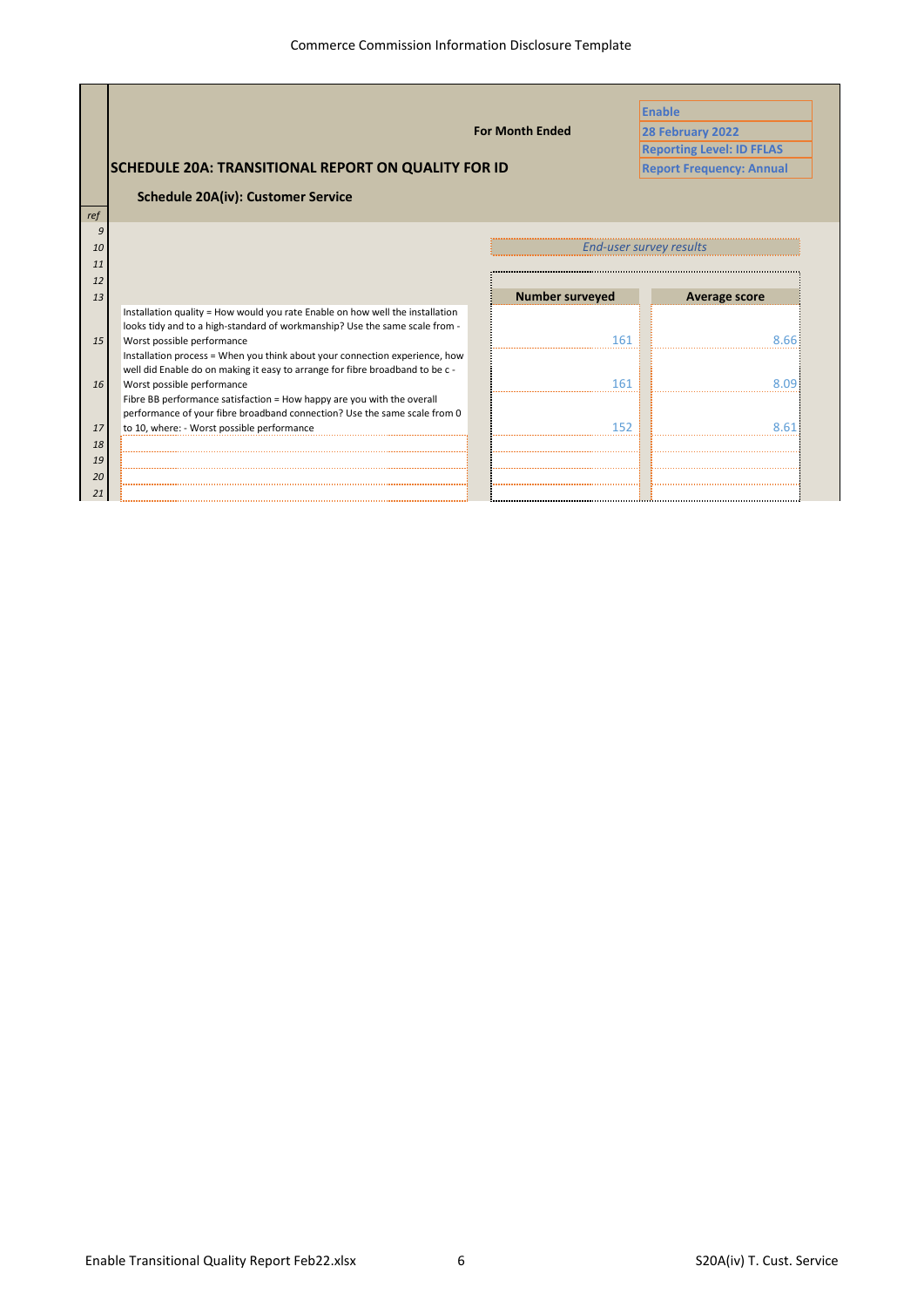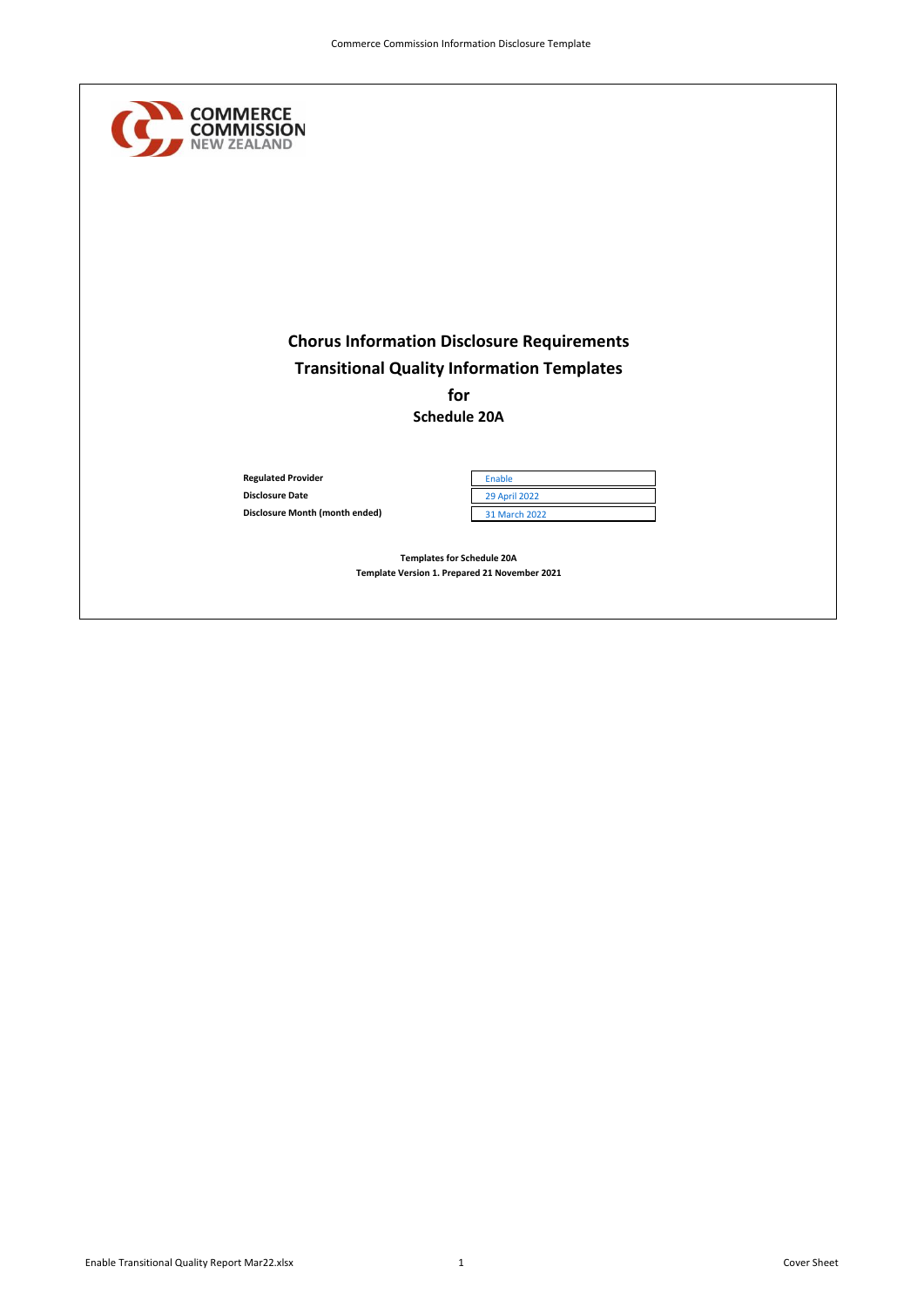# Disclosure Template Instructions

These templates have been prepared for use by regulated providers when making disclosures under clause 2.4.4 of the main body of the determination. These templates should be recorded monthly and disclosed quarterly. In other words, these templates should be filled in for each month of the quarter, and disclosed quarterly. This means that each quarter three of these templates will need to be disclosed.

#### *Company Name and Dates*

To prepare the templates for disclosure, the date of the last day of the current (disclosure) year should be entered in cell C13, and the date on which the information is disclosed should be entered in cell C11 of the CoverSheet worksheet.

The Cover Sheet cell entries are used in the template title blocks. Dates should be entered in day/month/year order (Example -"31 December 2021").

# *Data Entry Cells and Calculated Cells*

Data entered into this workbook may be entered only into the data entry cells. Data entry cells are the bordered, unshaded areas (white cells) in each template. Under no circumstances should data be entered into the workbook outside a data entry cell.

In some cases, where the information for disclosure is able to be ascertained from disclosures elsewhere in the workbook, such information is disclosed in a calculated cell. Calculated cells and pre-defined cells are shaded.

#### *Schedule References*

The references labelled 'ref' in the leftmost column of each template can be used to reference individual rows of the template. It may be useful to refer to a row when writing explanatory notes about a specific data point.

# *Worksheet Completion Sequence*

Calculation cells may show an incorrect value until precedent cell entries have been completed. Data entry may be assisted by completing the schedules in the following order:

1. Cover Sheet

2. Schedule 20A(i)

3. Schedule 20A(ii)

4. Schedule 20A(iii)

5. Schedule 20A(iv)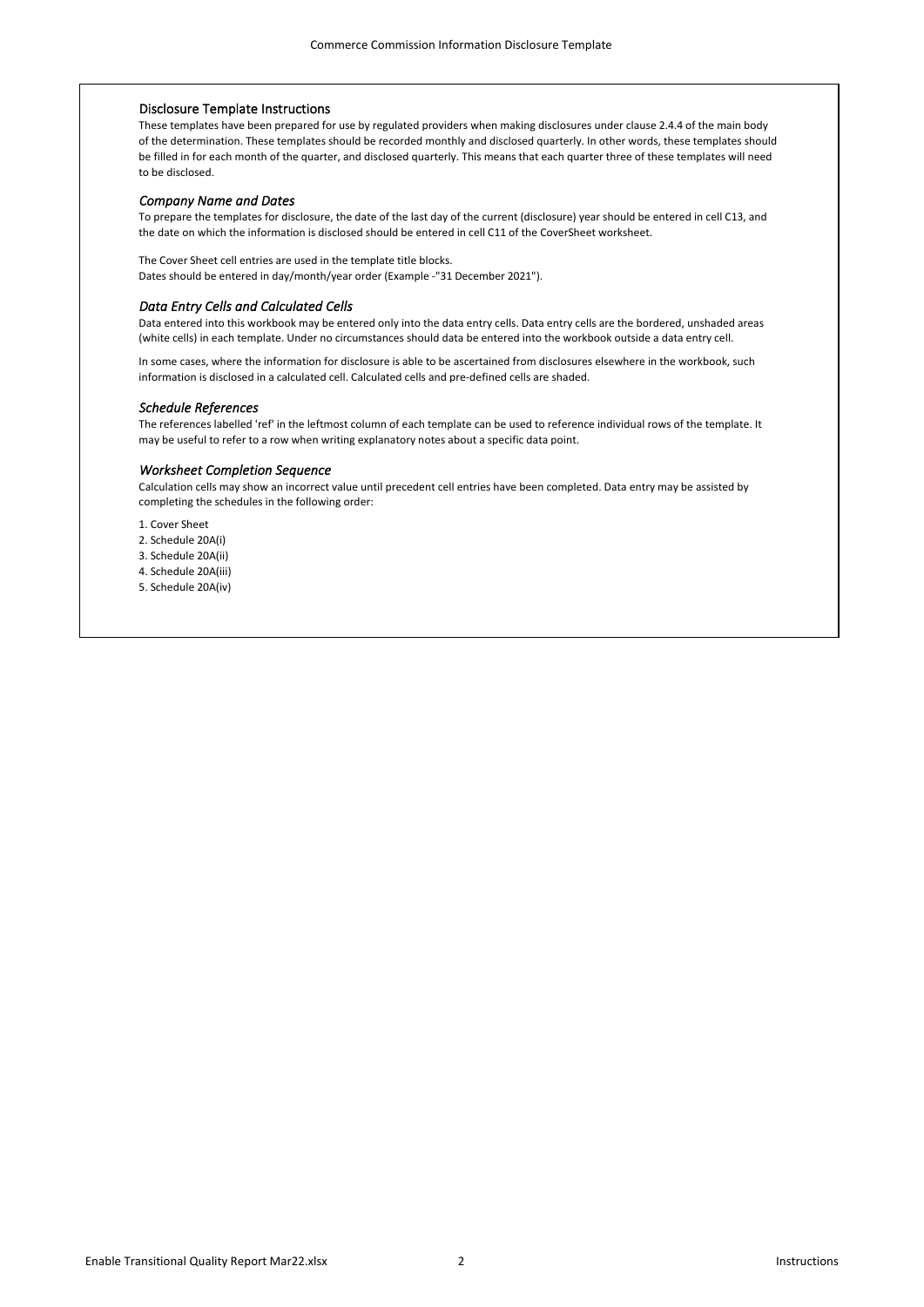|     |                                                            |                                      | <b>Enable</b>                      |
|-----|------------------------------------------------------------|--------------------------------------|------------------------------------|
|     |                                                            | <b>For Month Ended</b>               | <b>31 March 2022</b>               |
|     |                                                            |                                      | <b>Reporting Level: ID FFLAS</b>   |
|     | <b>SCHEDULE 20A: TRANSITIONAL REPORT ON QUALITY FOR ID</b> |                                      | <b>Report Frequency: Quarterly</b> |
|     | <b>Schedule 20A(i): Provisioning</b>                       |                                      |                                    |
| ref |                                                            |                                      |                                    |
| 9   |                                                            |                                      |                                    |
| 10  |                                                            |                                      |                                    |
|     |                                                            | Percentage met agreed                |                                    |
| 11  |                                                            | date                                 |                                    |
| 12  | Service layer                                              |                                      |                                    |
| 13  | Layer 1 service                                            |                                      |                                    |
| 14  |                                                            |                                      |                                    |
| 15  | Layer 2 Service                                            |                                      |                                    |
| 16  |                                                            |                                      |                                    |
| 17  |                                                            |                                      |                                    |
|     |                                                            | <b>Median time to provision</b>      | <b>Median time to provision</b>    |
| 18  |                                                            | simple FFLAS                         | complex FFLAS                      |
| 19  | <b>POI Area</b>                                            |                                      |                                    |
| 20  | Area                                                       | ------------------------------------ |                                    |
| 21  |                                                            |                                      |                                    |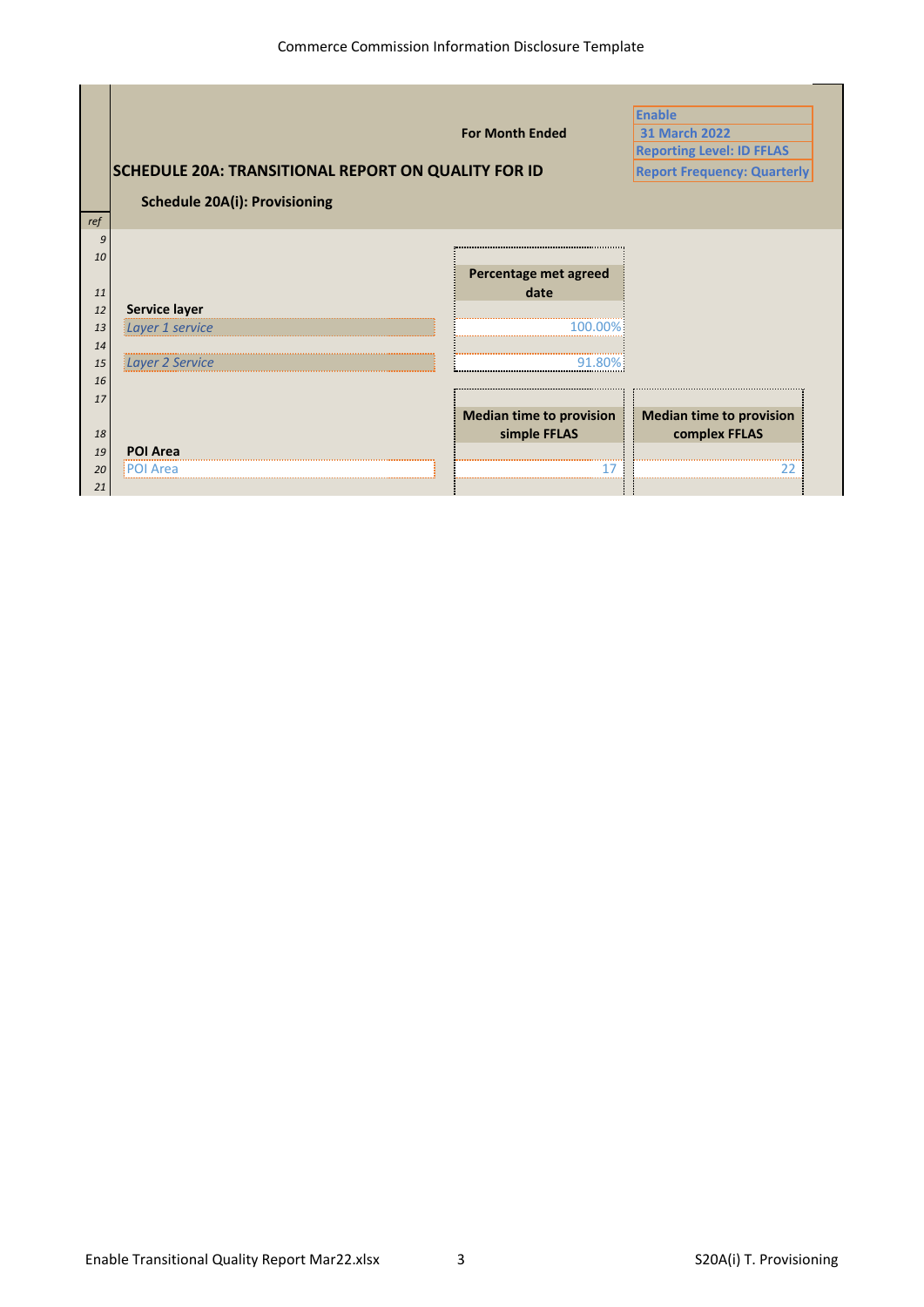|                       |                                       | <b>For Month Ended</b>                                     | <b>Enable</b><br><b>31 March 2022</b> |
|-----------------------|---------------------------------------|------------------------------------------------------------|---------------------------------------|
|                       |                                       |                                                            | <b>Reporting Level: ID FFLAS</b>      |
|                       |                                       | <b>SCHEDULE 20A: TRANSITIONAL REPORT ON QUALITY FOR ID</b> | <b>Report Frequency: Quarterly</b>    |
|                       | <b>Schedule 20A(ii): Availability</b> |                                                            |                                       |
| ref                   |                                       |                                                            |                                       |
| 9                     |                                       |                                                            |                                       |
| 11                    |                                       |                                                            |                                       |
|                       |                                       |                                                            | <b>Transitional average</b>           |
| 12<br><b>POI Area</b> |                                       | Category                                                   | unplanned downtime                    |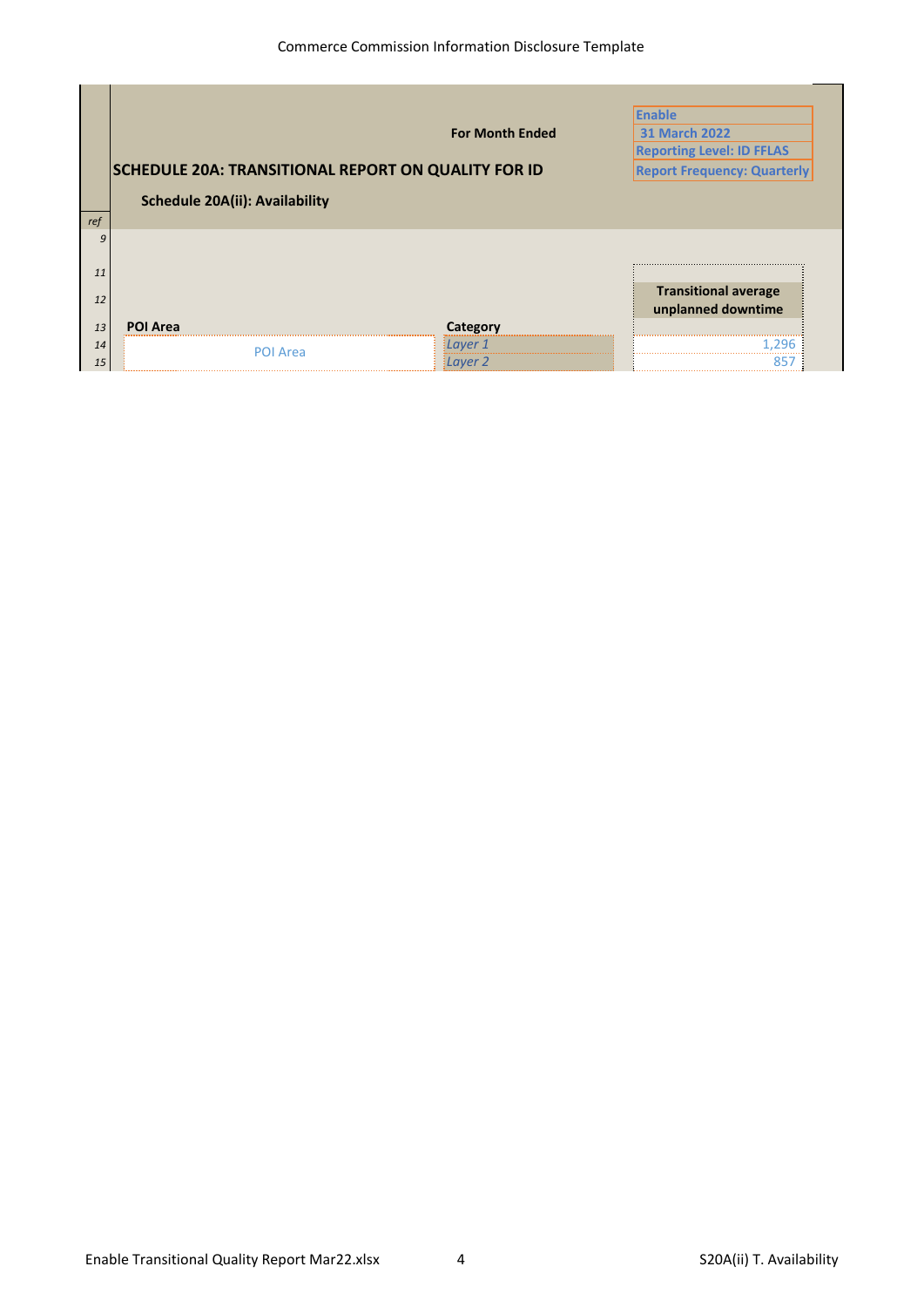|          |                                                     |                  |                                                     | <b>Enable</b>                      |
|----------|-----------------------------------------------------|------------------|-----------------------------------------------------|------------------------------------|
|          |                                                     |                  | <b>For Month Ended</b>                              | <b>31 March 2022</b>               |
|          |                                                     |                  |                                                     | <b>Reporting Level: ID FFLAS</b>   |
|          | SCHEDULE 20A: TRANSITIONAL REPORT ON QUALITY FOR ID |                  |                                                     | <b>Report Frequency: Quarterly</b> |
|          | Schedule 20A(iii): Faults & Performance             |                  |                                                     |                                    |
| ref      |                                                     |                  |                                                     |                                    |
| 9        |                                                     |                  |                                                     |                                    |
| 10       |                                                     |                  | <b>Faults</b>                                       |                                    |
| 11       |                                                     |                  |                                                     |                                    |
| 12       |                                                     |                  |                                                     |                                    |
|          |                                                     | Faults per 100   |                                                     |                                    |
| 13       |                                                     | connections      |                                                     |                                    |
| 14       |                                                     |                  |                                                     |                                    |
| 15       | Number of faults                                    | 0.21             |                                                     |                                    |
| 16       |                                                     |                  |                                                     |                                    |
| 17<br>18 |                                                     |                  | <b>Traffic Performance</b>                          |                                    |
| 19       |                                                     |                  |                                                     |                                    |
| 20       |                                                     |                  |                                                     |                                    |
| 21       |                                                     | <b>Target</b>    | <b>Number of traffic</b><br>performance exceedances | <b>Number of active probes</b>     |
| 22       |                                                     |                  |                                                     |                                    |
| 23       | High priority traffic frame delay                   | <5mS             |                                                     |                                    |
|          | High priority traffic frame delay variation         | <3mS             |                                                     |                                    |
|          | High priority traffic frame loss ratio              | < 0.01%          | Ωi                                                  |                                    |
|          | Low priority traffic frame loss ratio               | 2%               | N/A                                                 |                                    |
| 27       | Number of active probes                             |                  |                                                     | 12.                                |
| 28       |                                                     |                  |                                                     |                                    |
| 29       |                                                     |                  |                                                     |                                    |
| 30       |                                                     |                  | <b>Port Performance</b>                             |                                    |
| 31       |                                                     |                  |                                                     |                                    |
| 32<br>33 |                                                     | <b>Threshold</b> | Percentage of ports                                 |                                    |
| 34       |                                                     |                  |                                                     |                                    |
| 35       |                                                     | ≥90% threshold   | 0%                                                  |                                    |
|          | <b>Port utilisation</b>                             | ≥95% threshold   | $0\%$                                               |                                    |
| 37       |                                                     |                  |                                                     |                                    |
| 38       |                                                     |                  |                                                     |                                    |